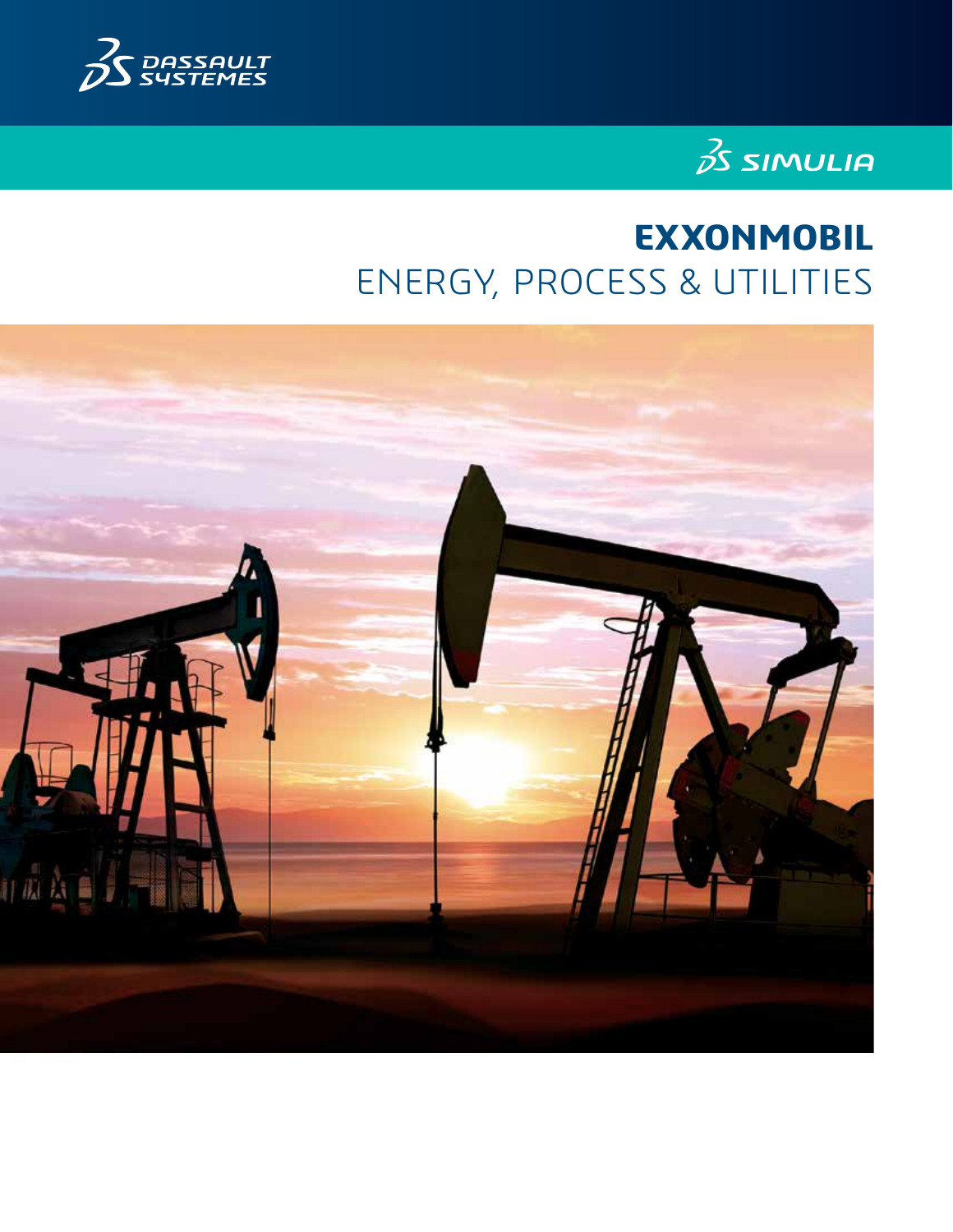### **Challenge:**

• With a decades-long working relationship of building their in-house simulation capabilities with the support of SIMULIA technologies, ExxonMobil wanted to further strengthen their simulation toolkit to enable them to better address the many challenges involved in the subsurface extraction of shale gas.

### **Solution:**

• SIMULIA worked closely with Exxon to develop state-of-the-art general-purpose material models, finite-element technology, and computational procedures including fluid dynamics (CFD) and particle flow dynamics (PFD)—aimed at identifying solutions that could be applied in the field.

### **Benefits:**

• This collaborative effort between ExxonMobil and SIMULIA led to fundamental enhancements to the power of simulation to address key drilling, completion and production challenges. SIMULIA's advanced simulation technologies and 3D visualization are playing an increasingly vital role in the success of ExxonMobil and the energy industry at large.

In just the last decade, the outlook for clean-burning natural gas as a major contributor to meeting global demand for energy has dramatically changed. In 2000, shale gas represented just one percent of natural gas supplies in the U.S., for example. Today that figure is 30 percent and rising.

Why? Because innovative solutions, developed from technologies long used by oil and gas companies, are now being applied successfully to unconventional resources like shale rock as well. This subsurface work is filled with all kinds of technical challenges that require detailed insights and understanding of the complex physics involved. One major company taking a leadership role in the use of simulation to power such innovation is ExxonMobil.

ExxonMobil was an early licensee (in the late 1970s) of Abaqus software in the energy sector. The relationship was more than simply commercial—ExxonMobil was also an early collaborator with SIMULIA on technology development to enable simulation of key energy-sector performance challenges. For example, collaboration with ExxonMobil led to the very first large sliding displacement capability in Abaqus. This technology was used to increase pressure and temperature capacity as well as reliability of threaded-pipe production tubulars and equipment.

Bruce Dale, Chief Subsurface Engineer for ExxonMobil, first described his company's three-plus decades' collaboration with SIMULIA and its predecessors during a keynote speech at the 2010 SIMULIA Community Conference. Shortly after that speech, his engineering team embarked on a new effort with SIMULIA to further strengthen simulation capabilities that would help address the many challenges involved in subsurface



extraction of shale gas. This collaboration would concentrate on the development of stateof-the-art general purpose material models, finite element technology, and computational procedures aimed at identifying working solutions to such challenges.

The team consisted of senior engineers at ExxonMobil partnering directly with SIMULIA personnel. In particular, Kevin Searles played a significant role in establishing the key technical underpinnings and advising the joint development collaborative steering team since its inception. Also important has been the sustained ExxonMobil management leadership of Bill Kline, Jason Burdette and Erika Biediger over the duration of the joint project. (See sidebars for profiles of contributors.)

At this year's SCC in Berlin, Dale returned to provide a fascinating in-depth look at just how far the joint partnership with SIMULIA has progressed and how sophisticated the resulting capabilities have become over the last five years. In addition to the SCC, the ExxonMobil team is rolling these technologies out at oil and gas technical events as well.

"This collaborative effort between ExxonMobil and SIMULIA has led to the development of fundamental improvements in simulation to address key drilling, completion and production challenges in the oil and gas industry," said Dale. "Advanced



(Top) Advanced finite element models and (Bottom) advanced constitutive models, co-developed between ExxonMobil and SIMULIA.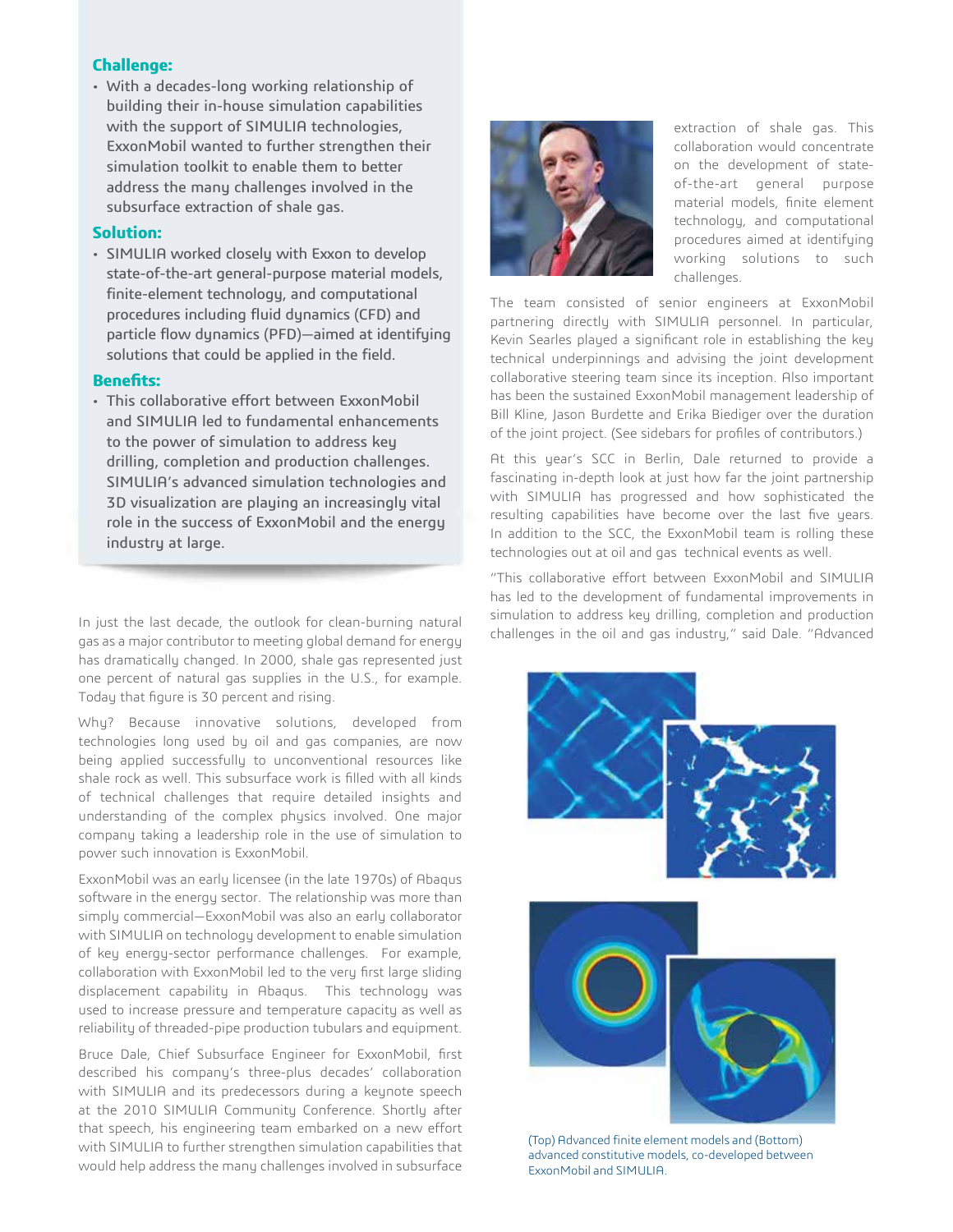#### **Jing Ning**



Jing Ning, a senior research engineer, finished her Ph.D. in mechanical engineering at Cornell University and joined ExxonMobil Upstream Research Company in 2013. She is currently

working on drill cuttings, re-injection, and hydraulic fracture modeling of various aspects of water injection. "It has been a great experience working with SIMULIA engineers on this joint development agreement," she says. Pablo Sanz, co-author of the SCC 2015 paper, explains how "Simulation has made our work more productive in that more accurate results can be delivered to the business for a small increase in time." In their SCC 2015 paper, Experimental Validation of Simulation Capabilities for Hydraulic Fractures Propagating in a Porous Medium, Ning, Sanz and teammates found good agreement between Abaqus simulation and experimental results for two benchmark studies of fluid-driven fractures. "Solving these challenges is critical to the business values we are going after," says Sanz.

### **Jorge Garzon and Matias Zielonka**



Jorge Garzon, a senior research engineer in the well performance section of the ExxonMobil Upstream Research Company, has a Ph.D. in

civil engineering from the University of Illinois. He works on the creation of 3D geomechanical models for analyzing phenomena such as slippage between faultsand wellbore and casing integrity. "These recently developed capabilities combine the sophisticated physics of "research codes" with the ability to run "fast enough" models for full-scale commercial applications," he says. "This helps us predict the geometry of hydraulic fractures and the pore pressure changes resulting from oil and gas operations." Jorge and Matias Zielonka wrote Advanced Fracture Modeling for Cuttings Re-injection for the 2015 SCC. Matias is a senior engineering specialist in the surveillance and well simulation function at the Company. He holds a Ph.D. degree in aeronautical engineering and applied computation from Caltech. "These fully coupled capabilities we've developed with SIMULIA allow us to test scenarios that cannot be reproduced in the lab and to apply what we learn to our models with great accuracy," says Matias.

## **SCOPE OF THE COLLABORATIVE INITIATIVE**

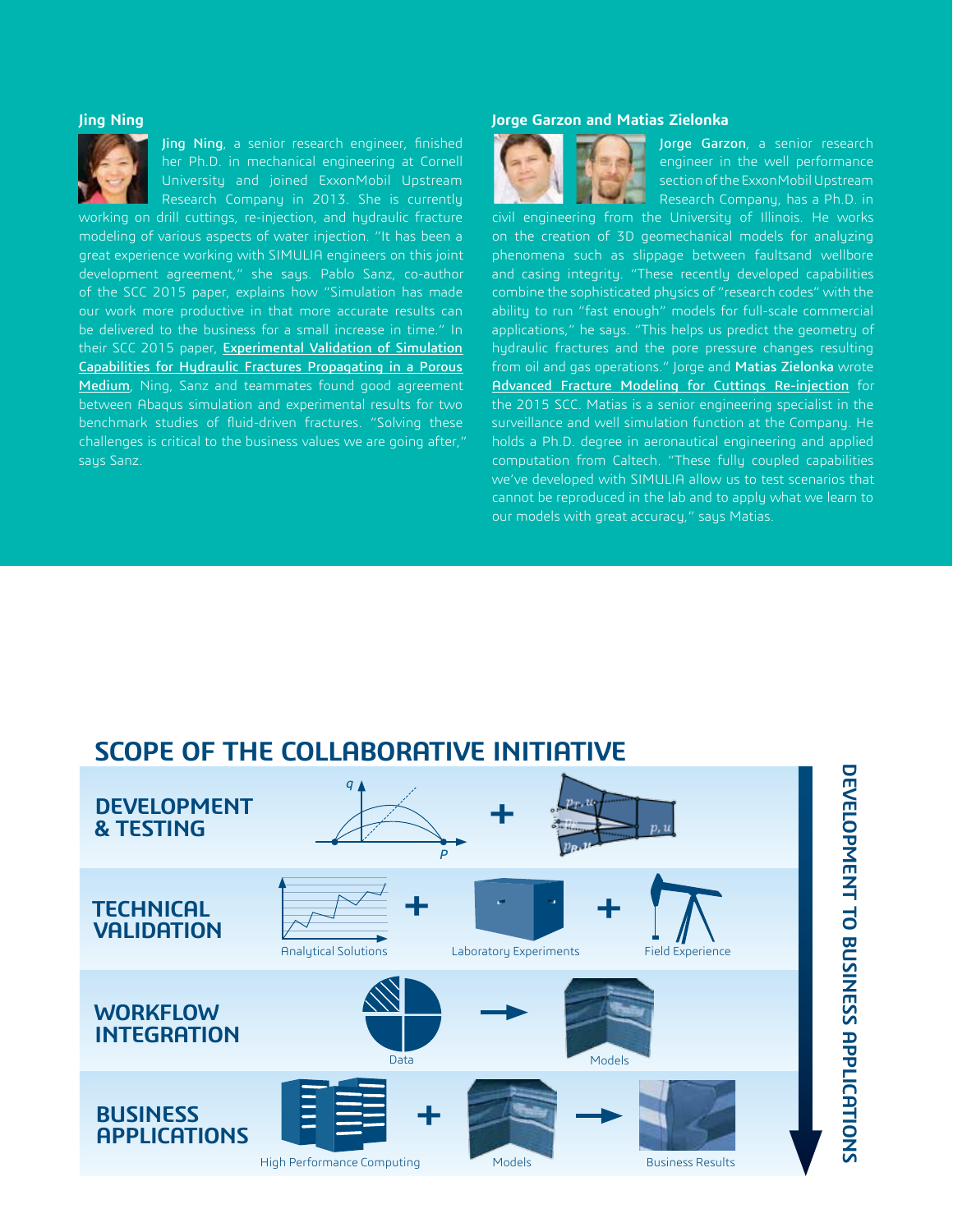### **Nikolay M. Kostov**



Research engineer Nikolay M. Kostov joined ExxonMobil's Upstream Research Company after finishing his Ph.D. in mechanical engineering at Rice University. He is now using Abaqus for

modeling drilling-induced fractures and wellbore integrity prediction. The paper he and colleagues submitted for the 2015 SCC, Dynamic Hydraulic Fracture Modeling for Wellbore Integrity Prediction in a Porous Medium, describes the unique fracture-modeling capabilities in Abaqus that use advanced CZM (Cohesive Zone Method) elements. "The automated workflow allows a much better use of my time," he says. The tools he and his team have developed together with SIMULIA have increased their confidence in predicting scenarios, he notes: "Some properties that aren't well known in advance can nevertheless be estimated with empirical models. We can also specify ranges of values instead of individual ones to cover areas of uncertainty."

### **Ganesh Dasari**



Ganesh Dasari is the technical team lead for well operability and subsurface geomechanics in ExxonMobil's Upstream Research Company. Ganesh joined the Company in 2003 after finishing his Ph.D. in civil engineering at Cambridge University. Describing his group's work in their 2015 SCC paper, **Simulation** of Hydraulic Fracturing of Unconsolidated Sands using Fully Coupled Poro-Elastoplatic Models, Dasari says, "Fracturing in unconsolidated sands involves complex failure mechanisms. Our realistic material model is the key to capturing this behavior and optimizing fracturing design."

These advanced Abaqus models showed that fracturing in sands was dominated by shear failure as opposed to the type of tensile failure seen in hard rock. "We were pleased that our model captured this key feature," he said. "These encouraging results allow us to apply simulation to field scale injection problems at increased length and time."

simulation technologies and 3D visualization play an increasingly vital role in the success of the energy industry and include such modeling capabilities as finite element analysis (FEA), computational fluid dynamics (CFD) and particle flow dynamics (PFD)."

Dale has been a participant in this effort since the start of his career with Exxon in the 1980s, beginning with research and development supporting the drilling business and moving into management and leadership roles over time. He is a champion of new "game changing" technologies; and fostered innovation, creativity and excellence throughout his 34-year professional career. "I had an opportunity early on to work with Abaqus, part of the Dassault Systèmes SIMULIA suite of tools, and that was a great way to apply advanced technology to simulate those things which, in the past, we'd only been able to test in the laboratory or in the field," he said, in an interview after his 2015 talk.

"I've always had a natural curiosity, wanting to figure out the 'why' of things—and one thing that led to was the early use of technology from its infancy." [Other things his curiosity has led to include 20 patents issued for his ideas, and 40 or so more in progress!] As the simulation capabilities in Abaqus have expanded, Dale said, "I've been fortunate to work with a number of very talented and bright people. When we collaborate using these tools, the ideas just begin to flow."

Employing simulation at ExxonMobil has increased the company's competitiveness, Dale said. "The power of being able to connect the dots is one you're never able to do fully

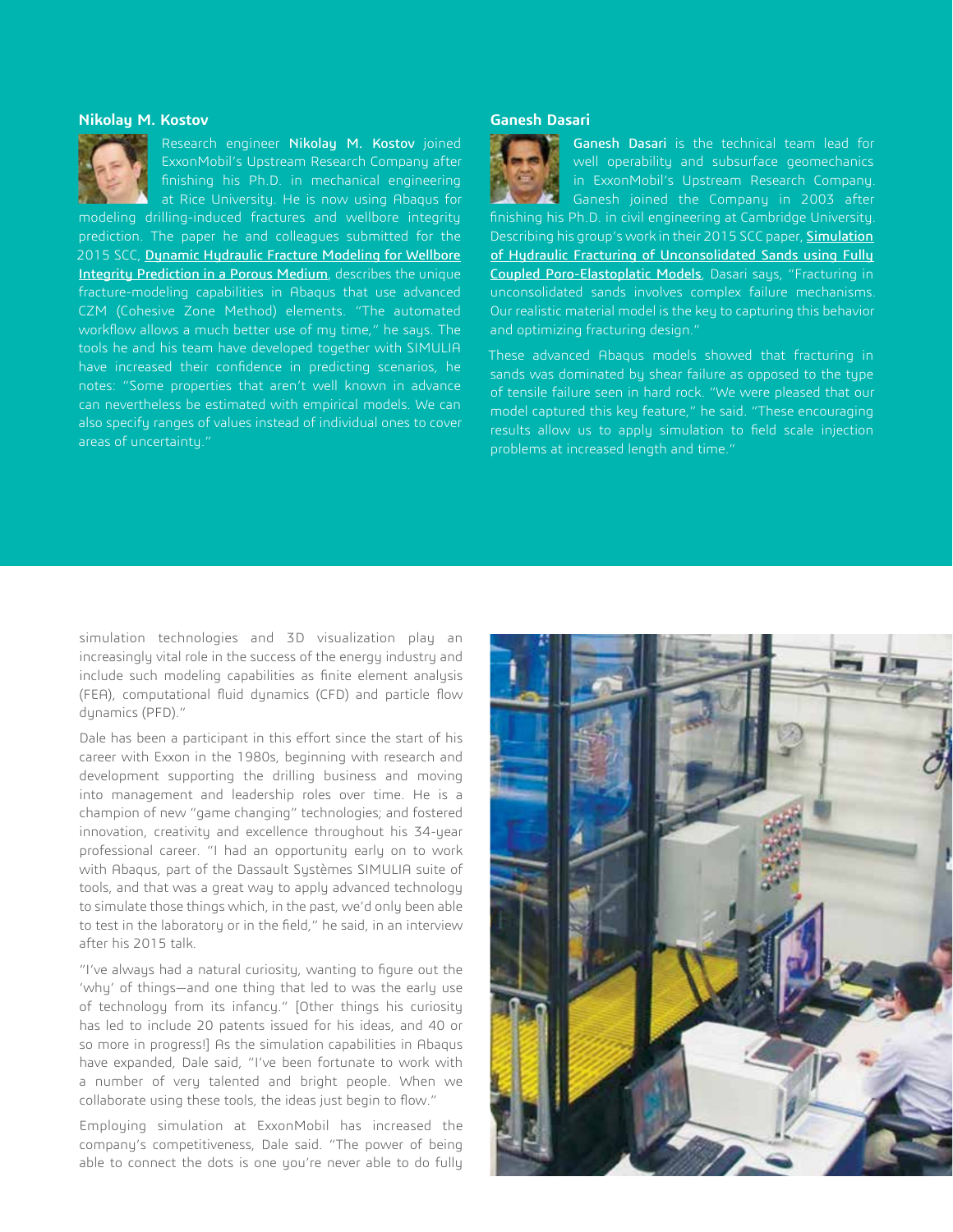### **Additional CONTRIBUTORS**

Bill Kline is Manager of the Drilling and Subsurface Function of ExxonMobil Upstream Research Company. He holds a PhD in Chemical Engineering from the University of Michigan. Bill is a co-founder of Pumps & Pipes, an international symposium series that brings together oil & gas, medical aerospace, and other professionals to explore common interests and opportunities for collaboration.

Kevin H. Searles, Ph.D., is Geomechanics Advisor for ExxonMobil Upstream Research Company in Houston, Texas, and Technical Lead of new hydraulic fracture modeling technologies co-developed in Abaqus. Kevin has spent the past 15 years working on reservoir compaction, thermal EOR, geothermal heat recovery, hydraulic fracturing, and cuttings/ water disposal applications worldwide, including simulation. He has numerous patents on methods and processes for multi-scale geomechanics analysis, fluid injection control, and integration of geomechanics and seismic monitoring.

Erika A.O. Biediger is Well Performance Manager for ExxonMobil Upstream Research Company in Houston, Texas. Erika received a Ph.D. degree in Mechanical Engineering from Georgia Institute of Technology and has six U.S. patents. Erika currently manages the R&D technical team focusing on the new Abaqus fracture modeling technologies developed in conjunction with SIMULIA.

Jason A. Burdette is U.S. Drill Team Engineering Manager for ExxonMobil Development Company in Houston, Texas. Jason joined ExxonMobil in 2001 after receiving an MS degree in Engineering Mechanics from Virginia Tech. Prior to his current assignment, Jason managed the R&D technical team working on new Abaqus fracture modeling technologies developed in conjunction with SIMULIA.

Pablo F. Sanz is Well Injectibility and Induced Seismicity Team Lead at ExxonMobil Upstream Research Company. Pablo joined ExxonMobil in 2008 after finishing PhD in Computational Geomechanics from Stanford University. His research interests lie in the area of computational geomechanics and fracturing with applications to drilling, subsurface engineering, and induced seismicity problems.

Additional contributors at ExxonMobil Upstream Research Company in Houston, Texas:

Scott R. Buechler is Well Production and Well Stimulation Team Lead.

Michael S. Chelf is the Well Construction Section Manager. Ranojoy D. Duffadar is an Engineering Specialist in the Drilling and Subsurface function.

Gilbert C. Kao is an Engineering Associate.

Sandeep Kumar is a research engineer in the Well Performance section.

Fuping Zhou is Senior Engineering Specialist.

in the laboratory because of cost, size and time," he said. "In the past, the time available often wouldn't fit within the period where decisions had to be made.

"The visualization now possible with simulation allows you to do the interpretation—to spot either opportunities or flaws—a lot earlier. This impacts and affects the here and now much more so than ever before. So in the upstream business, visualization is a great aid, able to bring folks together with disparate types of information analyses and data to solve some very tough challenges."

In his 2015 SCC address, Dale discussed his company's commitment to developing natural gas resources in a safe and reliable manner. ExxonMobil has developed best management practices to increase efficiencies while reducing the overall environmental footprint, he said. This includes protecting local ground water resources, working closely with communities and government and promoting transparency and efficient regulation.

Dale explained that extracting natural gas from shale rock involves the complex physics of

- Drilling (creating a useable borehole)
- Completion (providing a conduit from the reservoir to the surface)